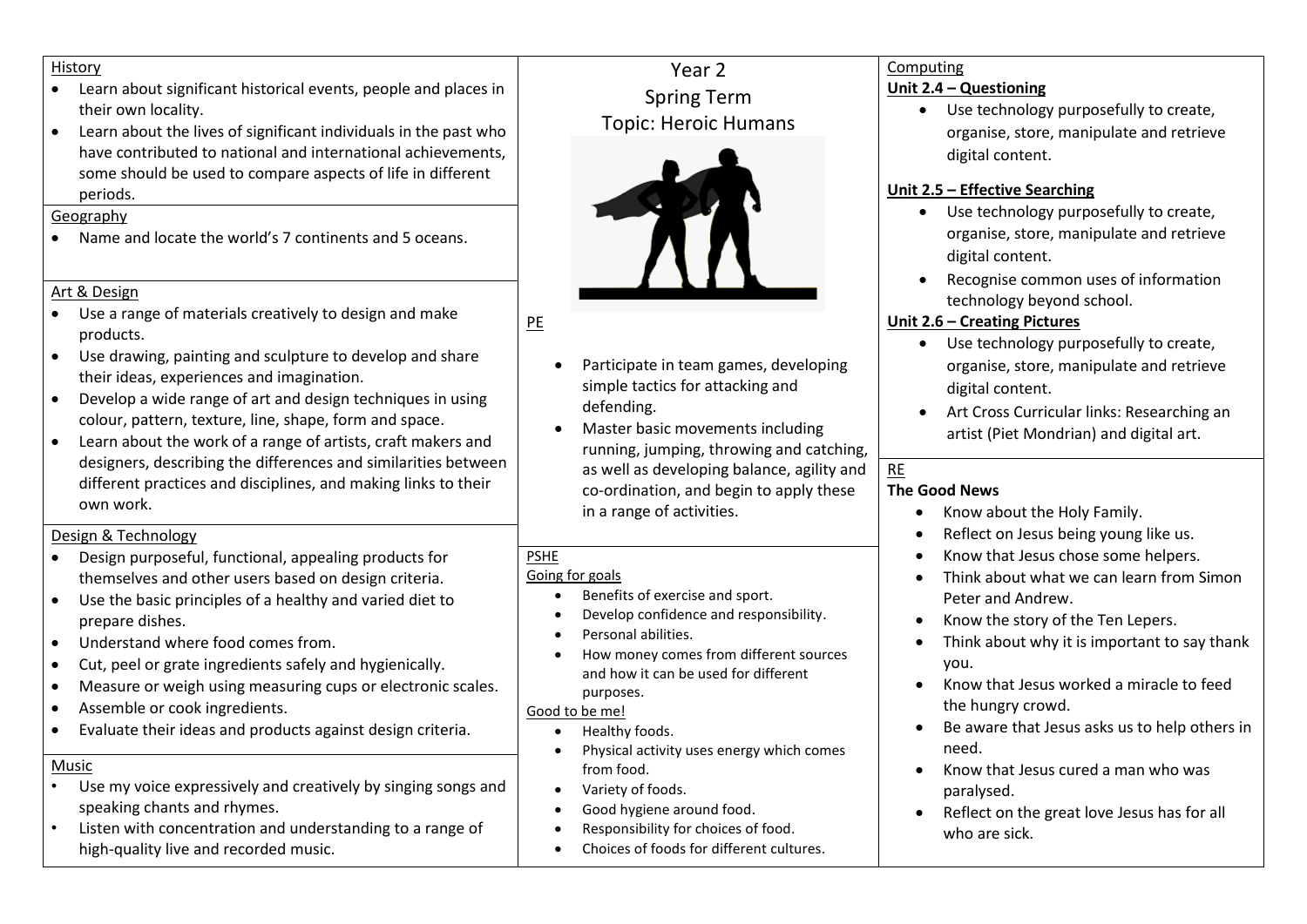| Science                                                                                                                                                                                                                                                                                                                                                                                                                                                      | Maths                                                                                                                                                                                                                                                                                                                                                                                                                                                                                                                                                                                                                                                                                                                                                                                                                                 | English                                                                                                                                                                                                                                                                                                                                                                                                                                                                                                                                                                                                                                                                                                                                                                                                                                                                                                                                                                                                                                                                                                                                                                                                                                                                              | <b>The Mass</b>                                                                                                                                                                                                                                                                                                                                                                                                                                                                                                                                |
|--------------------------------------------------------------------------------------------------------------------------------------------------------------------------------------------------------------------------------------------------------------------------------------------------------------------------------------------------------------------------------------------------------------------------------------------------------------|---------------------------------------------------------------------------------------------------------------------------------------------------------------------------------------------------------------------------------------------------------------------------------------------------------------------------------------------------------------------------------------------------------------------------------------------------------------------------------------------------------------------------------------------------------------------------------------------------------------------------------------------------------------------------------------------------------------------------------------------------------------------------------------------------------------------------------------|--------------------------------------------------------------------------------------------------------------------------------------------------------------------------------------------------------------------------------------------------------------------------------------------------------------------------------------------------------------------------------------------------------------------------------------------------------------------------------------------------------------------------------------------------------------------------------------------------------------------------------------------------------------------------------------------------------------------------------------------------------------------------------------------------------------------------------------------------------------------------------------------------------------------------------------------------------------------------------------------------------------------------------------------------------------------------------------------------------------------------------------------------------------------------------------------------------------------------------------------------------------------------------------|------------------------------------------------------------------------------------------------------------------------------------------------------------------------------------------------------------------------------------------------------------------------------------------------------------------------------------------------------------------------------------------------------------------------------------------------------------------------------------------------------------------------------------------------|
| <b>Animals, Including Humans</b>                                                                                                                                                                                                                                                                                                                                                                                                                             | <b>Multiplication and Division</b>                                                                                                                                                                                                                                                                                                                                                                                                                                                                                                                                                                                                                                                                                                                                                                                                    | <b>Fiction</b>                                                                                                                                                                                                                                                                                                                                                                                                                                                                                                                                                                                                                                                                                                                                                                                                                                                                                                                                                                                                                                                                                                                                                                                                                                                                       | • Know what happens at Mass.                                                                                                                                                                                                                                                                                                                                                                                                                                                                                                                   |
| Find out about and describe<br>the basic needs of animals,<br>including humans, for<br>survival (water, food and<br>air).<br>Describe the importance for<br>humans of exercise, eating<br>the right amounts of<br>different<br>types of food, and hygiene.<br><b>Living Things and Their Habitats</b><br><b>Explore and compare</b><br>$\bullet$<br>the differences<br>between things that are<br>living, dead, and things<br>that have never been<br>alive. | • Make equal groups sharing.<br>• Make equal groups grouping.<br>• Divide by 2.<br>. Odd and even numbers.<br>• Divide by 5.<br>• Divide by 10.<br><b>Statistics</b><br>• Make tally charts.<br>• Draw pictograms (11).<br>• Interpret pictograms (1 1).<br>• Draw pictograms (2, 5 and<br>$10$ ).<br>• Interpret pictograms (2, 5<br>and 10).<br>• Block diagrams.<br><b>Geometry: Properties of</b><br><b>Shape</b><br>• Recognise 2D and 3D shapes.<br>• Count sides on 2D shapes.<br>• Count vertices on 2D shapes.<br>• Draw 2D shapes.<br>• Lines of symmetry.<br>• Sort 2D shapes.<br>• Make patterns with 2D<br>shapes.<br>• Count faces on 3D shapes.<br>• Count edges on 3D shapes.<br>• Count vertices on 3D shapes.<br>• Sort 3D shapes.<br>• Make patterns with 3D<br>shapes.<br><b>Fractions</b><br>• Make equal parts. | Narrative (Setting Description)<br>Text- Winter's Child by Angela McAllister<br>Use of capital letters, full stops, question<br>marks and exclamation marks to<br>demarcate sentences.<br>Correct choice and consistent use of past<br>tense throughout writing.<br>Expanded noun phrases for description<br>and specification.<br>Formation of nouns using suffixes such as<br>-ness, -er and by compounding.<br>Formation of adjectives using suffixes<br>$\bullet$<br>such as -ful, -less.<br>Use of the suffixes -er, -est in adjectives<br>and the use of -ly in Standard English to<br>turn adjectives into adverbs.<br><b>Non-Fiction</b><br>Non-Chronological Reports<br>Text- Bog Baby by Jeanne Willis<br>Use of capital letters, full stops, question<br>marks and exclamation marks to<br>demarcate sentences.<br>Commas to separate items in a list.<br>$\bullet$<br>Correct choice and consistent use of past<br>tense throughout writing.<br>Expanded noun phrases for description<br>and specification.<br>Formation of nouns using suffixes such as<br>$\bullet$<br>-ness, -er and by compounding.<br>Formation of adjectives using suffixes<br>such as -ful, -less.<br>Subordination (using when, if, that,<br>because) and co-ordination (using or,<br>and, but). | • Reflect on why it is important for us.<br>• Know what happens at the beginning of Mass.<br>• Reflect on what we should do.<br>• Know why it is important to listen to the<br>Readings.<br>• Reflect on how the Readings can help us.<br>• Know that at the Offertory we offer gifts to<br>God.<br>• Think about the gifts we can offer.<br>• Know what happens at the Consecration.<br>• Think about how important this is for us.<br>• Know that it is Jesus we receive in Holy<br>Communion.<br>• Reflect on how important this is for us. |